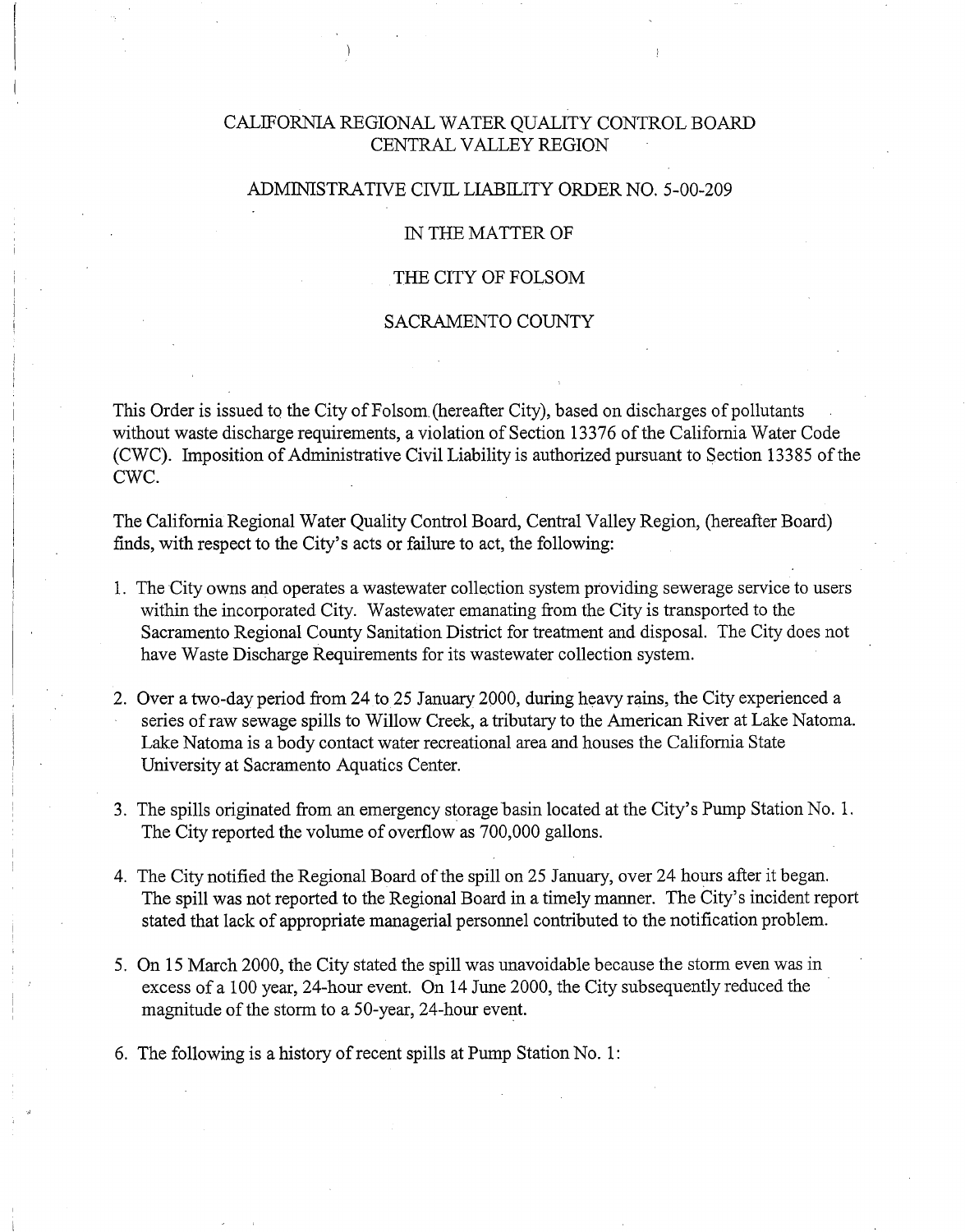## ADMINISTRATIVE CIVIL LIABILITY ORDER NO. 5-00-209 CITY OF FOLSOM SACRAMENTO COUNTY

)

| Date    | Volume of raw sewage spilled, gallons |
|---------|---------------------------------------|
| 1/10/95 | 84,000                                |
| 1/2/97  | 650,000                               |
| 2/3/98  | Unknown<br>×                          |
| 1/24/00 | ٠<br>700,000                          |

7. California Water Code Section 13385 states, in part, the following:

*"(a) Any person who violates any of the following shall be liable civilly in accordance with this section:* 

- *(1) Section 13375 o'r 13376.*
- *(5) Any requirements of Section 301, 302, 306, 307, 308, 318, or 405 of the Federal Water Pollution Control Act, as amended.*
- *"(c) Civil liability may be imposed administratively by the State Board or a Regional Board pursuant to Article 2.5 (commencing with Section 13323) of Chapter 5 in an amount not to exceed the sum of both of the following:* 
	- *(1) Ten thousand dollars (\$1 0,000) for each day in which the violation occurs.*
	- *(2) Where there is a discharge, any portion of which is not susceptible to cleanup or is not cleaned up, and the volume discharged but not cleaned up exceeds 1,000 gallons, an additional liability not to exceed ten dollars (\$1 0) times the number of gallons by which the volume discharged but not cleaned up exceeds 1,000 gallons.*
- *(e)* In determining the amount of any liability imposed under this section, the Regional Board, the State  $\theta$ *Board, or the Superior Court, as the case may be, shall take into account the nature, circumstances, extent, and gravity of the violation, and, with respect to the violator, the ability to pay, any prior history of violations, the degree of culpability, economic benefits or saving,* if *any, resulting from the violation, and other matters that justice may require. At a minimum, liability shall be assessed at a level that recovers the economic benefits,* if *any, derived from the acts that constitute the violation.* "
- 8. On 24 July 2000, the Executive Officer issued a Complaint to the City proposing a \$700,000 Administrative Civil Liability for violations of Section 13376 of the California Water Code.
- 9. On 15 September 2000, in Sacramento, California, after due notice to the City and other affected parties, the Board conducted a public hearing at which representatives of the City appeared and evidence was received concerning the violations.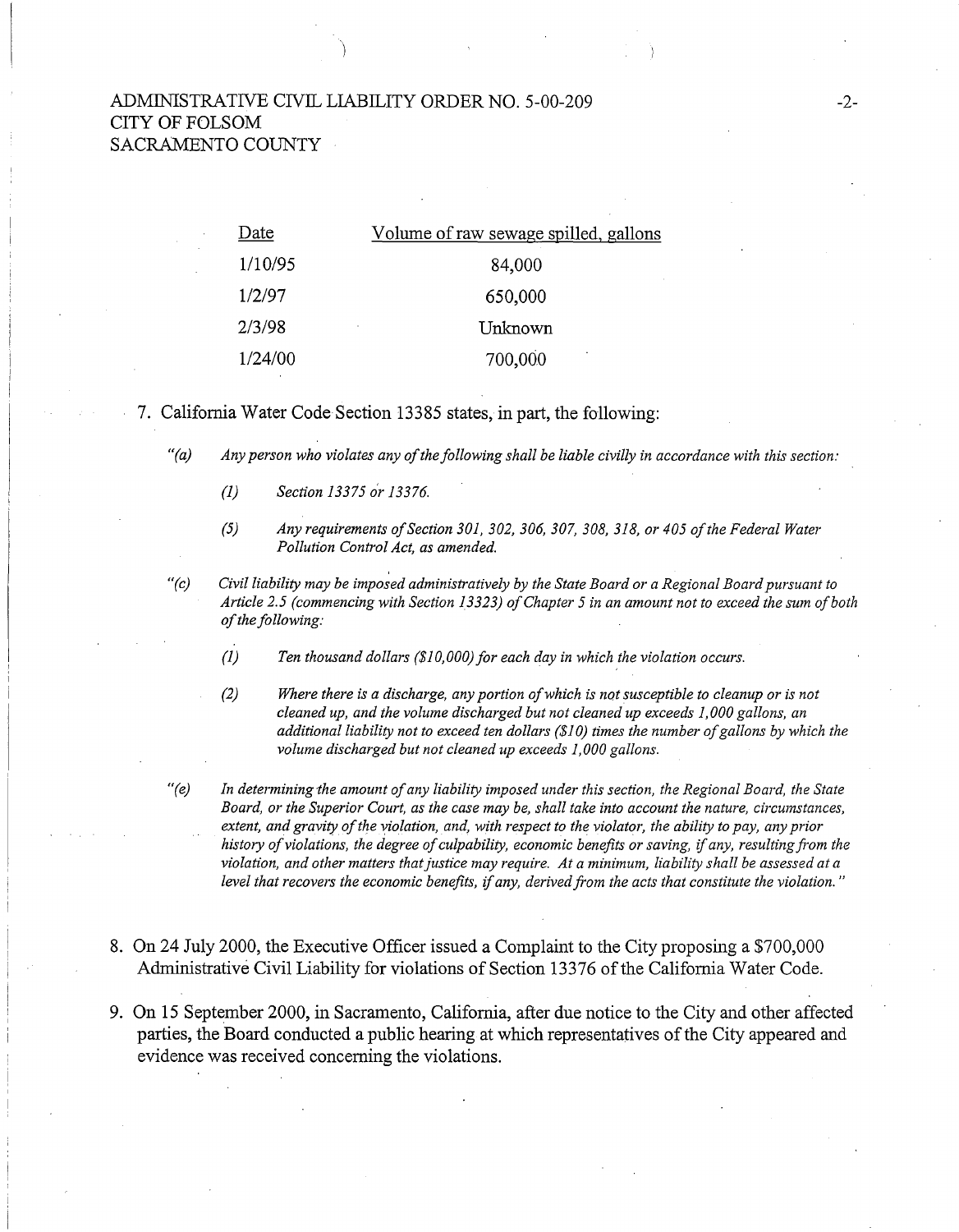## ADMINISTRATIVE CIVIL LIABILITY ORDER NO. 5-00-209 CITY OF FOLSOM SACRAMENTO COUNTY

\

10. The Board, after hearing all testimony, determined the City is liable civilly. In determining the amount of civil liability the following factors have been taken into consideration:

" .. *. the nature, circumstances, extent, and gravity of the violation, and, with respect to the violator, the ability to pay, any prior history of violations, the degree of culpability, economic benefits or saving,* if *any, resulting from the violation, and other matters that justice may require. At a minimum, liability shall be assessed at a level that recovers the economic benefits,* if *any, derived from the acts that constitute the violation." [Water Code Section 13385(e)]* 

11. The Board determined, with respect to the factors in Finding No. 10, the following:

The City had knowledge of the inadequacy of the pump station to contain peak wet weather flows. The pump station had a history of overflows. Various engineering reports had stated this fact and had provided options to upgrade Pump Station No. 1 to either fully mitigate or to minimize the raw sewage discharges. The City chose to wait for the Sacramento Regional County Sanitation District to construct a gravity pipeline that bypassed Pump Station No. 1. The pipeline was completed in February 2000. However, the upgrade of Pump Station No. 1 should have been in operation by 1995, the year the sewage overflows began.

The City derived economic benefit in the amount of three hundred forty-seven thousand eight hundred sixty dollars (\$347,860); which is the interest earned on the construction costs of the pipeline bypassing Pump Station No. 1 since 1995. The cost to construct the pipeline bypassing Pump Station No. 1 was \$2,463,611.

The Board incorporates by reference the staff report evaluating the requirements of Water Code Section 13385(e) as findings in this Order.

- 12. A \$700,000 Administrative Civil Liability is appropriate based on the determinations in Finding No. 11.
- 13. Staff costs associated with processing this Administrative Civil Liability action exceed \$10,000.
- 14. Issuance of this Order is exempt from the provisions of the California Environmental Quality . Act (Public Resources Code Section 21000, et seq.), in accordance with Section 15321(a)(2), Title 14, of the California Code of Regulations.
- 15. Any person affected by this action of the Board may petition the State Water Resources Control Board (State Board) to review this action. The petition must be received by the State Board within 30 days of the date on which this Order was adopted by the Board. Copies of the law and regulations applicable to filing petitions will be provided upon request.

-3-